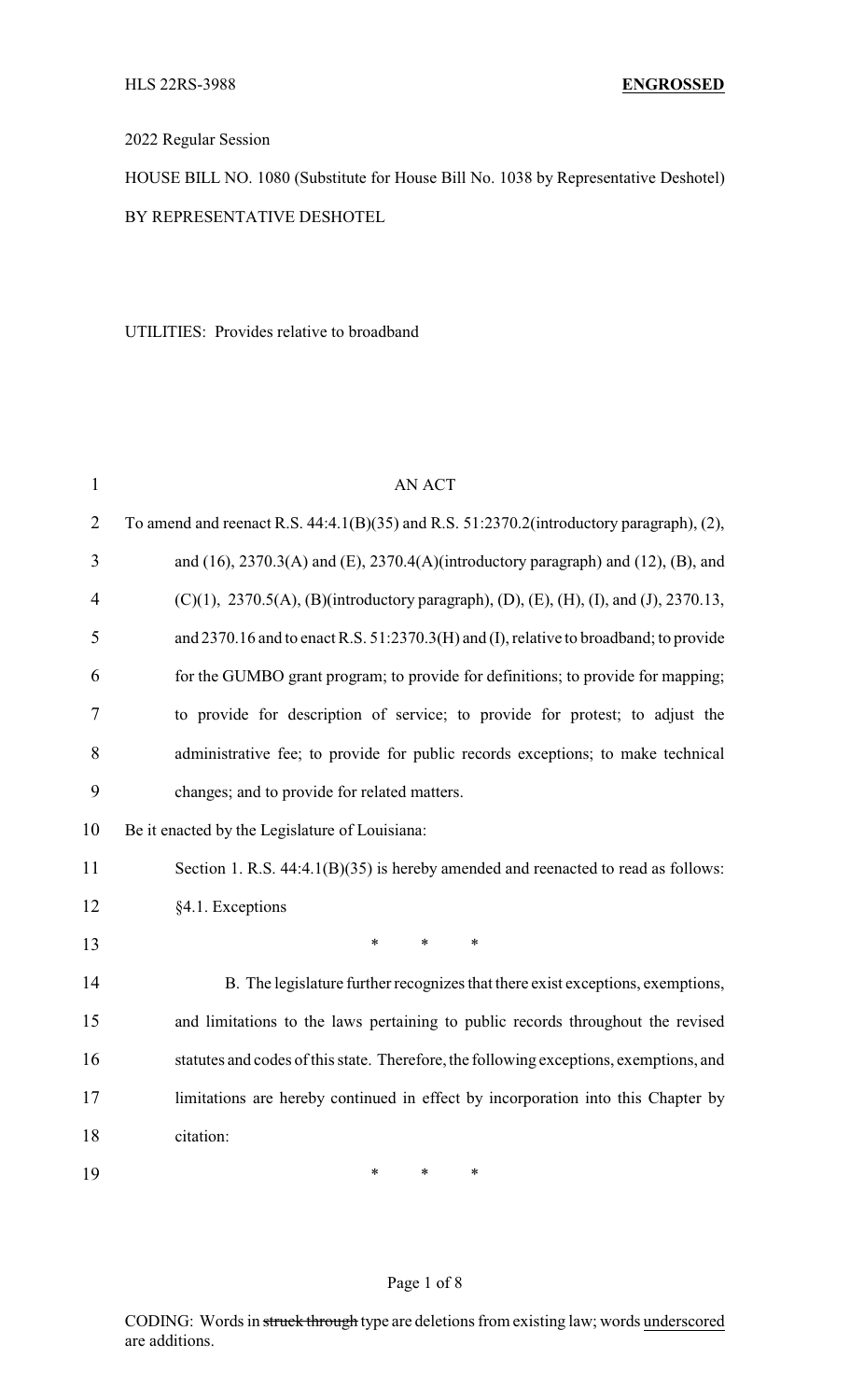| $\mathbf{1}$   | (35) R.S. 51:710.2(B), 705, 706, 936, 1404, 1926, 1934, 2113, 2182, 2262,                           |  |  |
|----------------|-----------------------------------------------------------------------------------------------------|--|--|
| $\overline{2}$ | 2318, 2370.3, 2370.16, 2389                                                                         |  |  |
| 3              | $\ast$<br>*<br>$\ast$                                                                               |  |  |
| $\overline{4}$ | Section 2. R.S. 51:2370.2(introductory paragraph), (2), and (16), 2370.3(A) and (E),                |  |  |
| 5              | 2370.4(A)(introductory paragraph) and (12), (B), and (C)(1), 2370.5(A), (B)(introductory            |  |  |
| 6              | paragraph), $(D)$ , $(E)$ , $(H)$ , $(I)$ , and $(J)$ , 2370.13, and 2370.16 are hereby amended and |  |  |
| 7              | reenacted and R.S. 51:2370.3(H) and (I) are hereby enacted to read as follows:                      |  |  |
| 8              | §2370.2. Definitions                                                                                |  |  |
| 9              | As used in this Part, the following terms have the meaning ascribed to them                         |  |  |
| 10             | following meanings:                                                                                 |  |  |
| 11             | *<br>*<br>∗                                                                                         |  |  |
| 12             | "Broadband service" means deployed internet access service with a<br>(2)                            |  |  |
| 13             | minimum of twenty-five one hundred megabits per second (Mbps) download and at                       |  |  |
| 14             | least three twenty megabits per second upload transmission speeds. The office shall                 |  |  |
| 15             | have the authority to determine whether any particular technology can reliably meet                 |  |  |
| 16             | or exceed any internet transmission speed threshold.                                                |  |  |
| 17             |                                                                                                     |  |  |
| 18             | (16) "Unserved" means, notwithstanding any other provision of law, any                              |  |  |
| 19             | federal funding awarded to or allocated by the state for broadband deployment shall                 |  |  |
| 20             | not be used, directly or indirectly, to deploy broadband infrastructure to provide                  |  |  |
| 21             | broadband internet service in any area of the state where broadband internet service                |  |  |
| 22             | of at least twenty-five one hundred Mbps download and three twenty Mbps upload                      |  |  |
| 23             | is available from at least one internet service provider.                                           |  |  |
| 24             | $\ast$<br>∗<br>*                                                                                    |  |  |
| 25             | §2370.3. Ineligibility due to funds; submission of census block, shape file area, and               |  |  |
| 26             | address data; time limitations; mapping                                                             |  |  |
| 27             | A. A provider receiving Universal Service, Connect America Phase II, Rural                          |  |  |
| 28             | Digital Opportunity Fund, or nonfederal other public funds to deploy broadband                      |  |  |
| 29             | service may qualify the area for protection by submitting, within sixty days of the                 |  |  |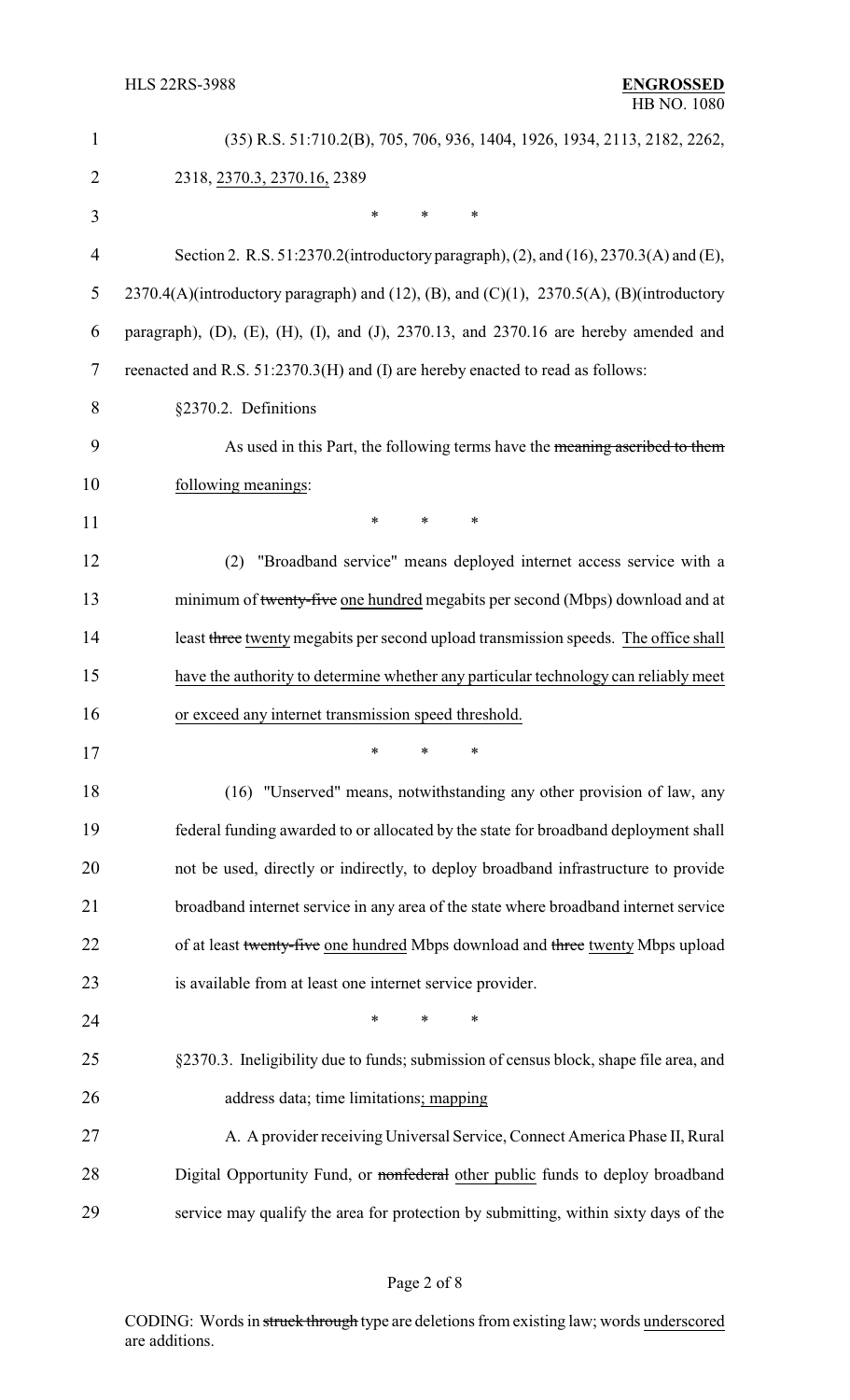| $\mathbf{1}$   | close of the application period, a listing of the census blocks, shapefile areas,         |
|----------------|-------------------------------------------------------------------------------------------|
| $\overline{2}$ | individual addresses, or portions thereof, comprising the federally-funded publicly-      |
| 3              | funded project areas meeting this requirement to the office.                              |
| 4              | $\ast$<br>*<br>$\ast$                                                                     |
| 5              | E. Failure on the part of a provider to submit the listing of census blocks,              |
| 6              | shapefile areas, individual addresses, or portions thereof by the deadline shall result   |
| 7              | in those areas being ineligible for exclusion under the GUMBO program during the          |
| 8              | upcoming program year. A provider that has facilities in the area or that intends to      |
| 9              | deploy broadband service within twenty-four months, as a result of receiving public       |
| 10             | funds specifically for broadband deployment, shall be able to protest ineligibility.      |
| 11             | $\ast$<br>$\ast$<br>$\ast$                                                                |
| 12             | H.(1) The office shall secure information from any entity, public or private,             |
| 13             | providing internet service to at least one location in this state to assist the office in |
| 14             | compiling a statewide parish by parish broadband map identifying the locations and        |
| 15             | capability of broadband service in this state. At the request of the office, any such     |
| 16             | entity shall submit to the office, on or before fifteen days following the expiration     |
| 17             | of the date required for submission of broadband deployment information to the            |
| 18             | federal government, any such broadband deployment information. The information            |
| 19             | provided to the office shall contain the same information and be provided in the same     |
| 20             | format as the information that was submitted to the Federal Communications                |
| 21             | Commission, in a manner specified by the office.                                          |
| 22             | (2) Any entity, public or private, providing internet service to at least one             |
| 23             | location in this state, that does not comply with the requirements of this Section or     |
| 24             | that submits inaccurate information, may be ineligible to participate in, or receive      |
| 25             | any funding from, any state-administered grant program designated for broadband           |
| 26             | infrastructure deployment in this state in the calendar year of noncompliance and the     |
| 27             | following calendar year.                                                                  |
| 28             | (3) Any location in the state purportedly served by any entity, public or                 |
| 29             | private, providing internet service to at least one location in this state, that does not |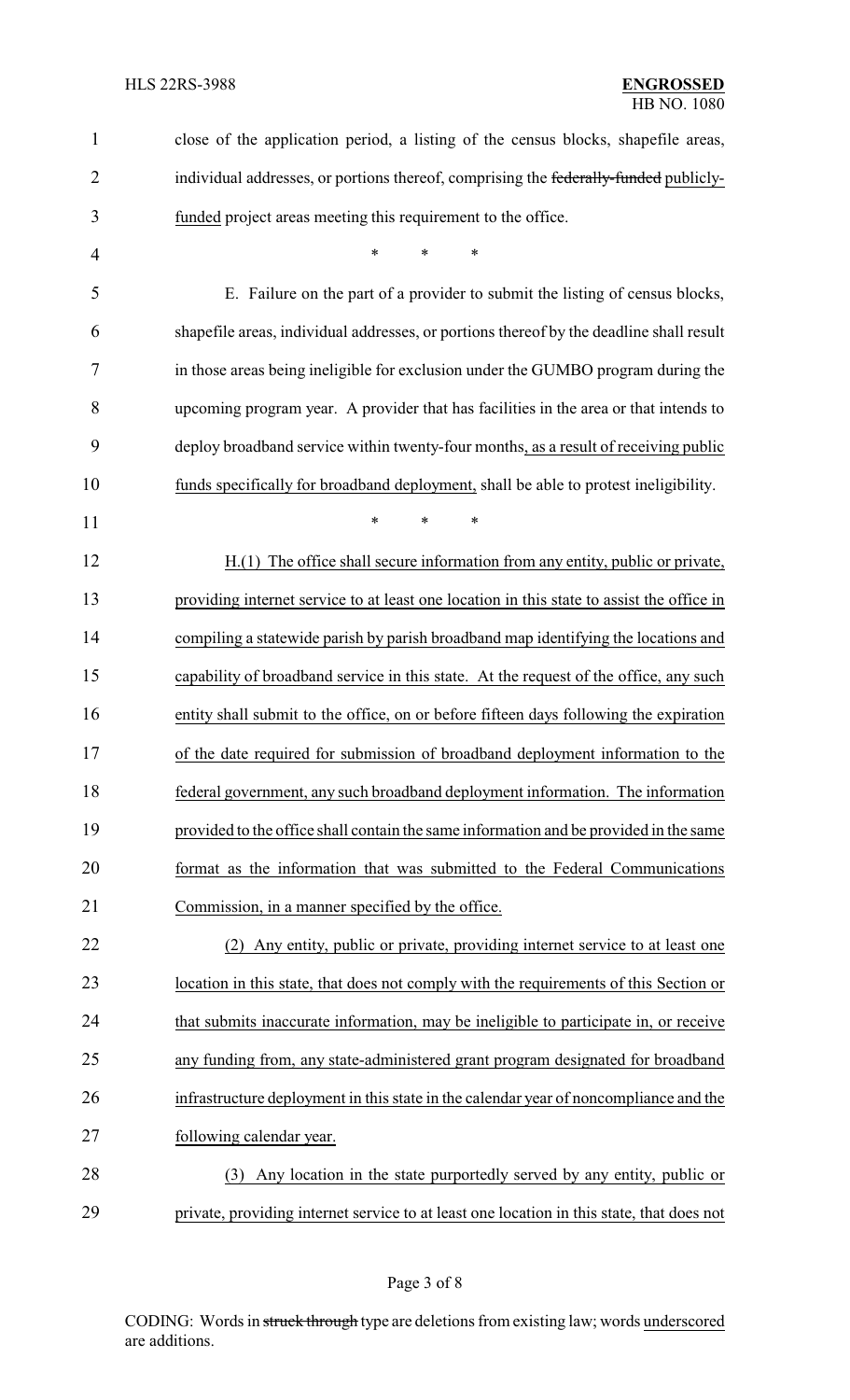| $\mathbf{1}$   | comply with the requirements of this Section may be considered to have internet              |  |
|----------------|----------------------------------------------------------------------------------------------|--|
| $\overline{2}$ | access service of less than one hundred megabits per second for download and                 |  |
| 3              | twenty megabits per second for upload.                                                       |  |
| 4              | (4) Any broadband availability data provided in accordance with this Section                 |  |
| 5              | shall be used solely for the purpose of identifying served, underserved, and unserved        |  |
| 6              | areas to aid in the administration of the GUMBO program and for no additional                |  |
| 7              | purpose.                                                                                     |  |
| 8              | (5) Any entity submitting broadband data to the office as required by this                   |  |
| 9              | Section may review the proposed draft of the state broadband map and submit any              |  |
| 10             | necessary corrective data to the office prior to the publication or utilization of the       |  |
| 11             | state broadband map for any state-administered grant program designated for                  |  |
| 12             | broadband infrastructure deployment in this state.                                           |  |
| 13             | (6) Any entity submitting broadband data to the office as required by this                   |  |
| 14             | challenge<br>ultimately<br>deemed<br>eligible<br>Section<br>for<br>may<br>any<br>area<br>any |  |
| 15             | state-administered<br>program designated for broadband infrastructure<br>grant               |  |
| 16             | deployment in the state that overlaps with an entity's verified service territory.           |  |
| 17             | I. Information compiled pursuant to the provisions of Subsection H of this                   |  |
| 18             | Section shall be exempt from the Public Records Law and shall be considered                  |  |
| 19             | confidential, proprietary, and a trade secret of the internet service provider providing     |  |
| 20             | the information. The office shall keep strictly confidential and shall not disclose, or      |  |
| 21             | cause or permit to be disclosed, to any third person, private entity or public body as       |  |
| 22             | defined in R.S. 44:1, any broadband availability data provided in accordance with            |  |
| 23             | Subsection H of this Section. The office shall take all actions reasonably necessary         |  |
| 24             | to ensure that the broadband availability data remains strictly confidential and is not      |  |
| 25             | disclosed to or seen, used, or obtained by any third person, private entity, or public       |  |
| 26             | body as defined in R.S. 44:1.                                                                |  |
| 27             | §2370.4. Applications; burden of proof; public comment; protest                              |  |
| 28             | A. Applications for grants shall may be submitted at times designated by the                 |  |
| 29             | director and shall include, at a minimum, the following information:                         |  |
| 30             | ∗<br>∗<br>∗                                                                                  |  |

Page 4 of 8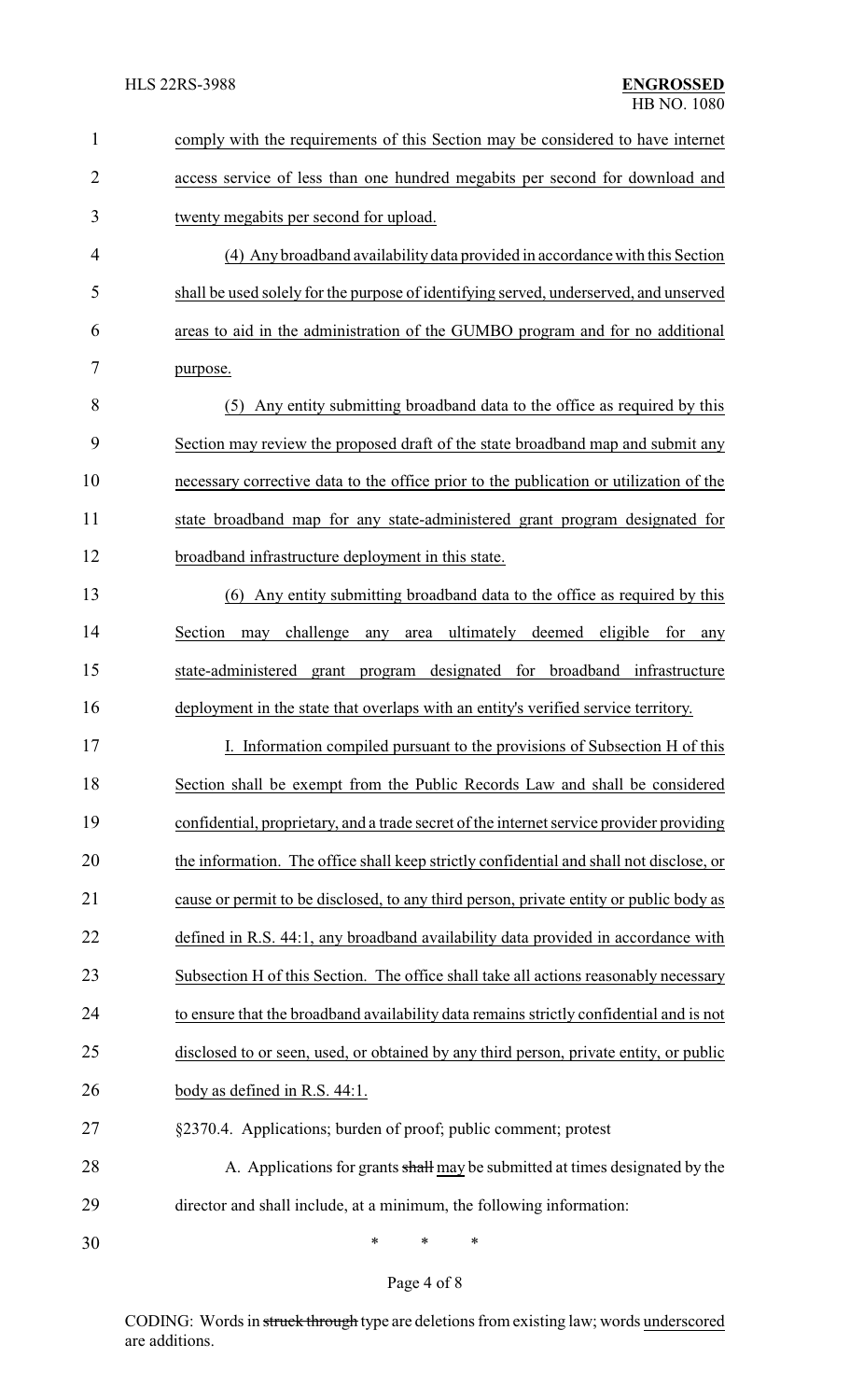- (12) Evidence of support for the project from citizens, local government, 2 businesses, and or institutions in the community.
	-

\* \* \*

 B. A provider submitting an application pursuant to this Section shall bear the burden of proof that the proposed area to be served can, in fact, be served using the proposed technology and that the area is, as of the close of the application deadline, unserved.

 C.(1) Applications shall be made publicly available, subject to the confidentiality protections provided in this Part, by posting on the website of the office or the website of the division of administration for a period of at least sixty 11 days prior to award. During the sixty-day period, any interested party may submit 12 comments to the director concerning any pending application. Any aggrieved person 13 party may submit a protest of any application or award in accordance with R.S. 51:2370.5, specific to whether a location or area is served or unserved, which shall be the sole reason allowable for the submission of a protest. Protests shall be submitted in writing, accompanied by all relevant supporting documentation, and 17 shall be considered by the office in connection with the review of the application. Upon submission of evidence to the office that the proposed project area includes prospective broadband recipients that are served, the office may work with an applicant to amend an application to reduce the number of unserved prospective broadband recipients in the project area to reflect an accurate level of current broadband service. The office may revise application scores in accordance with amended applications. The office shall not grant funds to an applicant who submits an application that does not comply with program requirements. For applications with filed protests, the director shall issue a written decision to the protesting party at least fifteen days prior to the approval of that application. Following a protest that is granted for a portion of the application, the office shall release to an applicant the locations or areas declared ineligible. Any provider submitting a protest shall attest that the information in the protest is accurate and that the protest is submitted in good

CODING: Words in struck through type are deletions from existing law; words underscored are additions.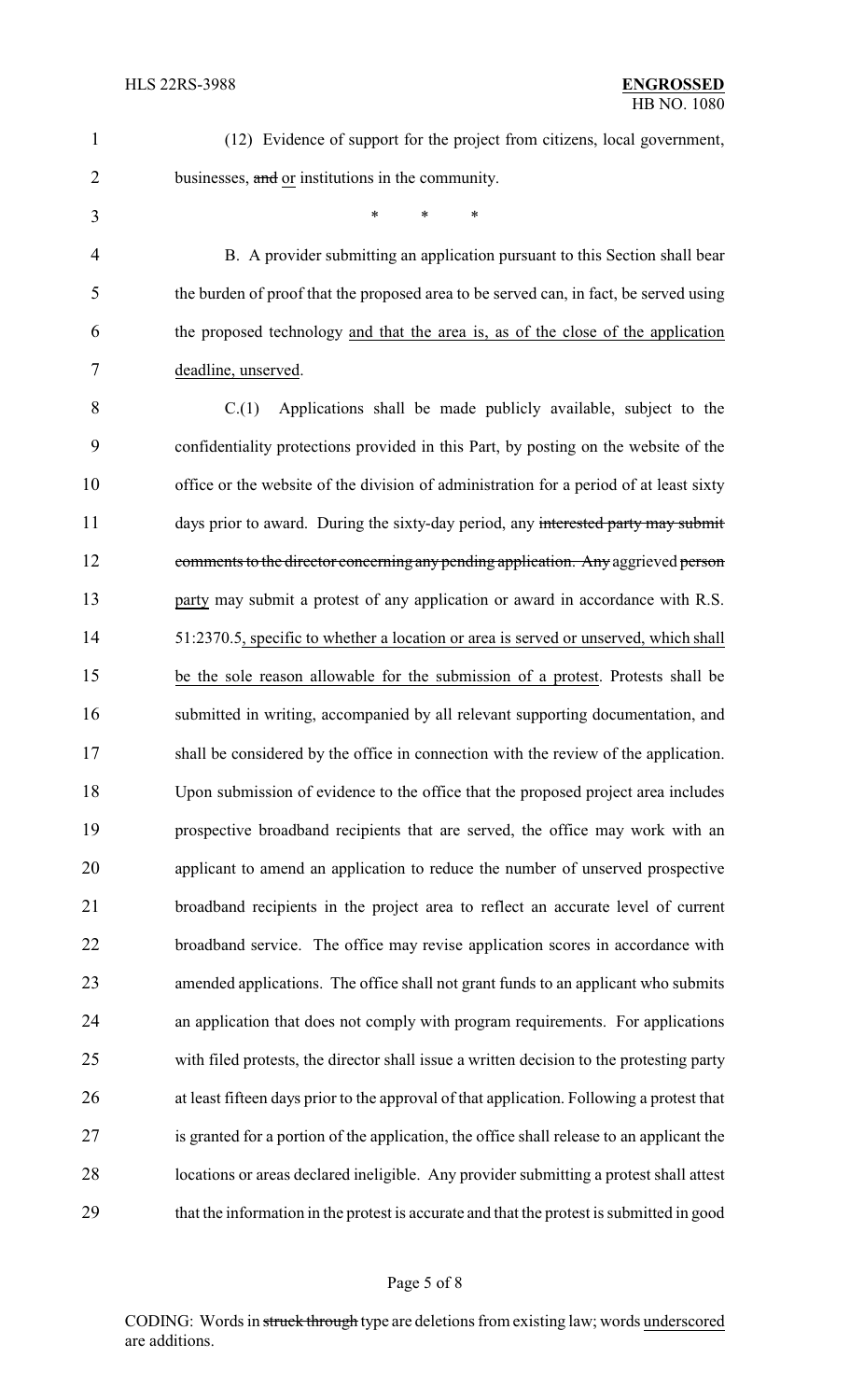| $\mathbf{1}$   | faith. The office may deny any protest or application that contains inaccurate               |  |  |
|----------------|----------------------------------------------------------------------------------------------|--|--|
| 2              | information.                                                                                 |  |  |
| 3              | *<br>*<br>∗                                                                                  |  |  |
| $\overline{4}$ | §2370.5. Administrative and judicial review                                                  |  |  |
| 5              | The director or his designee shall have authority, prior to the<br>A.                        |  |  |
| 6              | commencement of an action in court concerning a protest arising under this Part, to          |  |  |
| 7              | settle and resolve the protest of an aggrieved person party concerning a grant               |  |  |
| 8              | application. This authority shall be exercised in accordance with applicable                 |  |  |
| 9              | regulations.                                                                                 |  |  |
| 10             | B. If the protest is not resolved by mutual agreement, the director or his                   |  |  |
| 11             | designee shall, within fourteen seven days, issue a decision in writing. The decision shall: |  |  |
| 12             | *<br>*<br>$\ast$                                                                             |  |  |
| 13             | D. A decision required by Subsection B of this Section shall be final and                    |  |  |
| 14             | conclusive unless one of the following applies:                                              |  |  |
| 15             | (1) The decision is fraudulent.                                                              |  |  |
| 16             | (2) The person party adversely affected by the decision has timely appealed                  |  |  |
| 17             | to the commissioner of administration in accordance with Subsection E of this                |  |  |
| 18             | Section.                                                                                     |  |  |
| 19             | E. The aggrieved person party shall file an appeal with the commissioner of                  |  |  |
| 20             | administration within fifteen seven days of receipt of a decision issued pursuant to         |  |  |
| 21             | Subsection B of this Section. The commissioner of administration shall have the              |  |  |
| 22             | authority to review and determine any appeal by an aggrieved person party from a             |  |  |
| 23             | determination by the director or his designee.                                               |  |  |
| 24             | ∗<br>*<br>∗                                                                                  |  |  |
| 25             | H. A decision issued pursuant to Subsection F of this Section shall be final                 |  |  |
| 26             | and conclusive unless one of the following applies:                                          |  |  |
| 27             | (1) The decision is fraudulent.                                                              |  |  |
| 28             | (2) The person party adversely affected by the decision has appealed to the                  |  |  |
| 29             | court as provided for in Subsection I of this Section.                                       |  |  |

## Page 6 of 8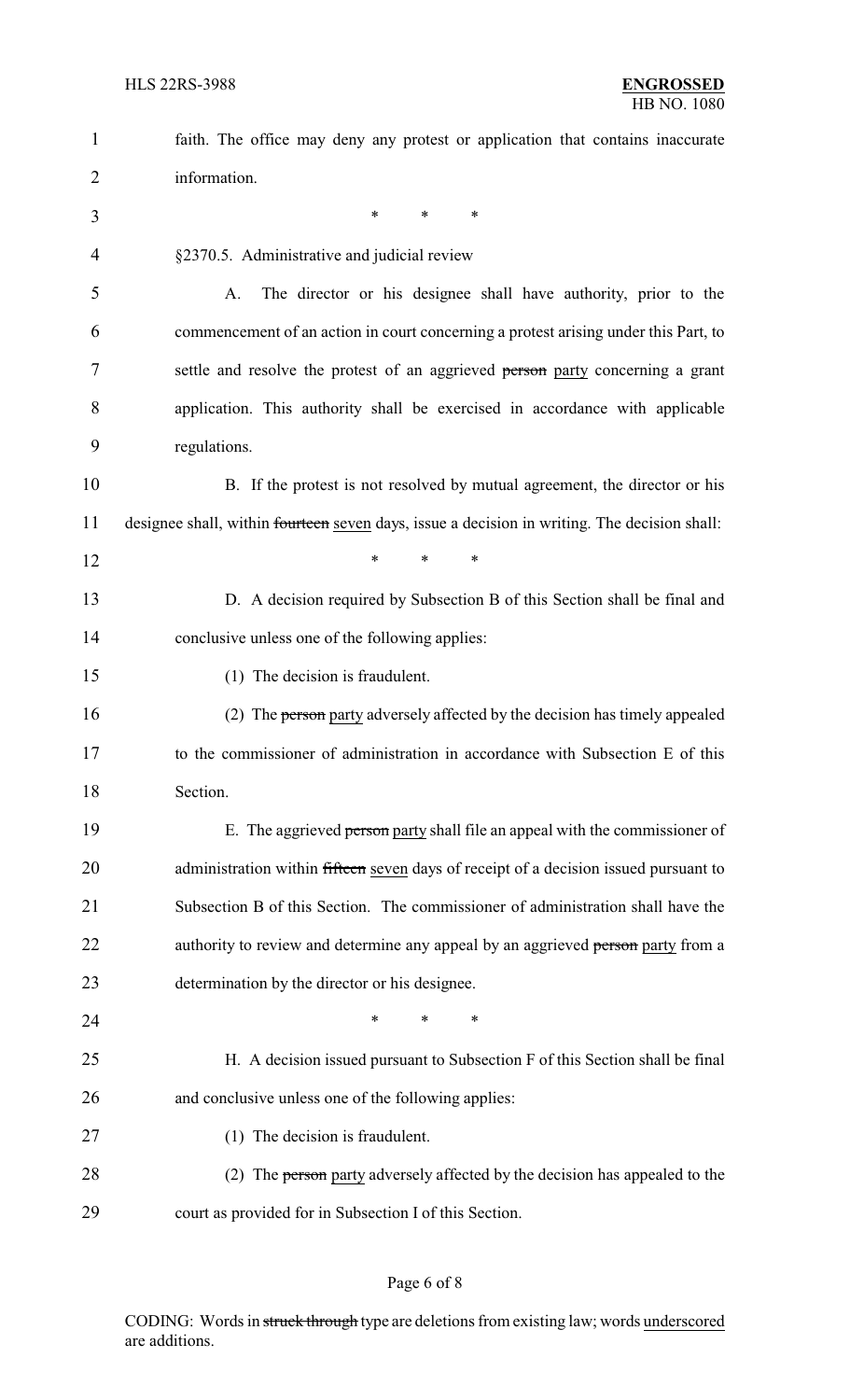| 1              | I. The aggrieved person party shall file an appeal in the Nineteenth Judicial                 |
|----------------|-----------------------------------------------------------------------------------------------|
| $\overline{2}$ | District Court within seven days of receipt of a decision issued pursuant to                  |
| 3              | Subsection F of this Section. The Nineteenth Judicial District Court shall have               |
| $\overline{4}$ | exclusive venue over an action between the state and an applicant, prospective or             |
| 5              | actual, any aggrieved party to determine whether an award of a grant application is           |
| 6              | in accordance with this state's constitution, statutes, and regulations. Such actions         |
| 7              | shall extend to all kinds of actions, whether for monetary damages or for declaratory,        |
| 8              | injunctive, or other equitable relief.                                                        |
| 9              | J. Any party aggrieved by a final judgment or interlocutory order or ruling                   |
| 10             | of the Nineteenth Judicial District Court may appeal or seek review thereof, as the           |
| 11             | case may be, to the Louisiana Court of Appeal, First Circuit or the Supreme Court             |
| 12             | of Louisiana, as otherwise permitted in civil cases by law and the constitution of this       |
| 13             | state. However, there shall be no challenge by any legal process to a grant award             |
| 14             | except for fraud, bias for pecuniary or personal reasons not related to the taxpayers'        |
| 15             | interest, or arbitrary and capricious selection by officers.                                  |
| 16             | ∗<br>*<br>∗                                                                                   |
| 17             | §2370.13. Administration fee                                                                  |
| 18             | The office may use up to one percent of the appropriated funds to administer                  |
| 19             | the GUMBO program. The office may use an additional one percent of the                        |
| 20             | appropriated funds to hire third-party contractors as deemed necessary for the further        |
| 21             | administration of the GUMBO program. The additional one percent shall not be                  |
| 22             | used as compensation for any new or existing positions within the office.                     |
| 23             | *<br>*<br>*                                                                                   |
| 24             | §2370.16. Records; limitations                                                                |
| 25             | Notwithstanding any provision of this Part to the contrary, all records related               |
| 26             | to the GUMBO program shall be public records as provided by the Public Records                |
| 27             | Law, except the following: for                                                                |
| 28             | $\left(\frac{1}{1}\right)$ A a provider's trade secret and proprietary information, including |
| 29             | coverage data, maps, and shapefiles.                                                          |